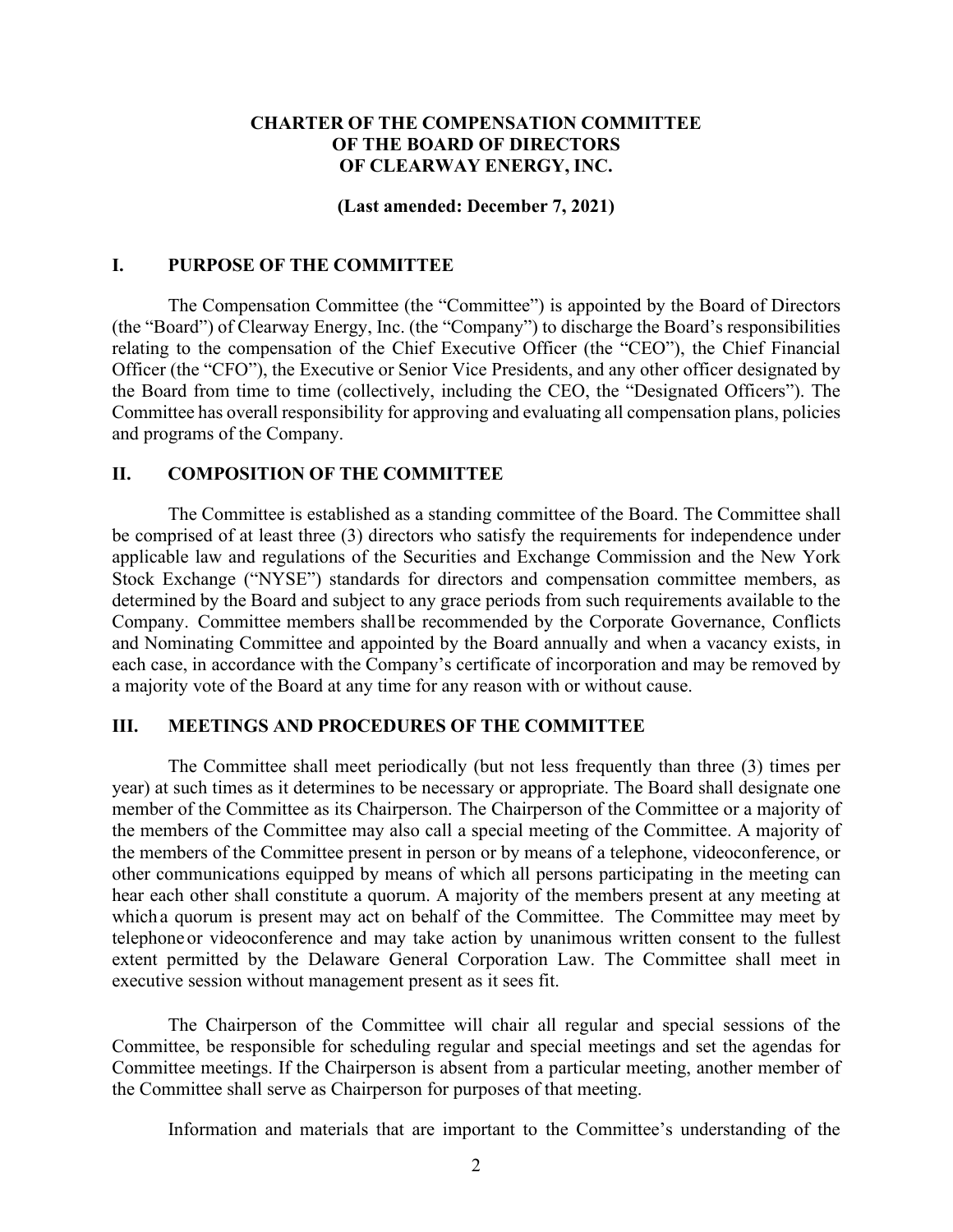agenda items and other topics to be considered at a Committee meeting should, to the extent practicable, be distributed sufficiently in advance of the meeting to permit prior review by the Committee members. In the event of a pressing need for the Committee to meet on short notice or if such materials contain highly confidential or sensitive information, it is recognized that written materials may not be available in advance of the meeting.

The Committee may form subcommittees for any purpose within its authority that the Committee deems appropriate and may delegate to such subcommittees such power and authority of the Committee as the Committee deems appropriate; provided, however, that no subcommittee shall consist of fewer than two members; and provided further that the Committee shall not delegate to a subcommittee any power or authority required by any law, regulation or applicable listing standard to be exercised by the Committee as a whole.

The Committee may request that any directors, officers, managers or employees of the Company, or other persons whose advice and counsel are sought by the Committee, attend any meeting of the Committee to provide such pertinent information as the Committee requests. The Committee shall report regularly to the full Board with respect to its activities. Written minutes of all Committee meetings shall be kept and the minutes shall be maintained with the books and records of the Company.

# **IV. DUTIES AND RESPONSIBILITIES OF THE COMMITTEE**

Among its specific duties and responsibilities, the Committee shall, consistent with and subject to applicable law and rules and regulations of the SEC, the applicable securities market or other regulatory authority (provided that, to the extent required by the Bylaws of the Company, the Committee shall make recommendations to the Board with respect to the following actions, rather than taking the following actions):

- (a) The Committee shall annually review, approve and recommend to the Board for approval the annual and long-term goals and objectives relevant to the compensation of the CEO, evaluate the CEO's performance in light of those goals and objectives and determine, approve and recommend to the Board for approval the CEO's compensation level based on this evaluation. The CEO may not be present during voting or deliberations with respect to his or her compensation.
- (b) The Committee shall, at least annually, review the annual and long-term goals and objectives relevant to the compensation of the Designated Officers (other than the CEO), evaluate the performance of the Designated Officers (other than the CEO) in light of those goals and objectives, and determine and approve the compensation levels of the Designated Officers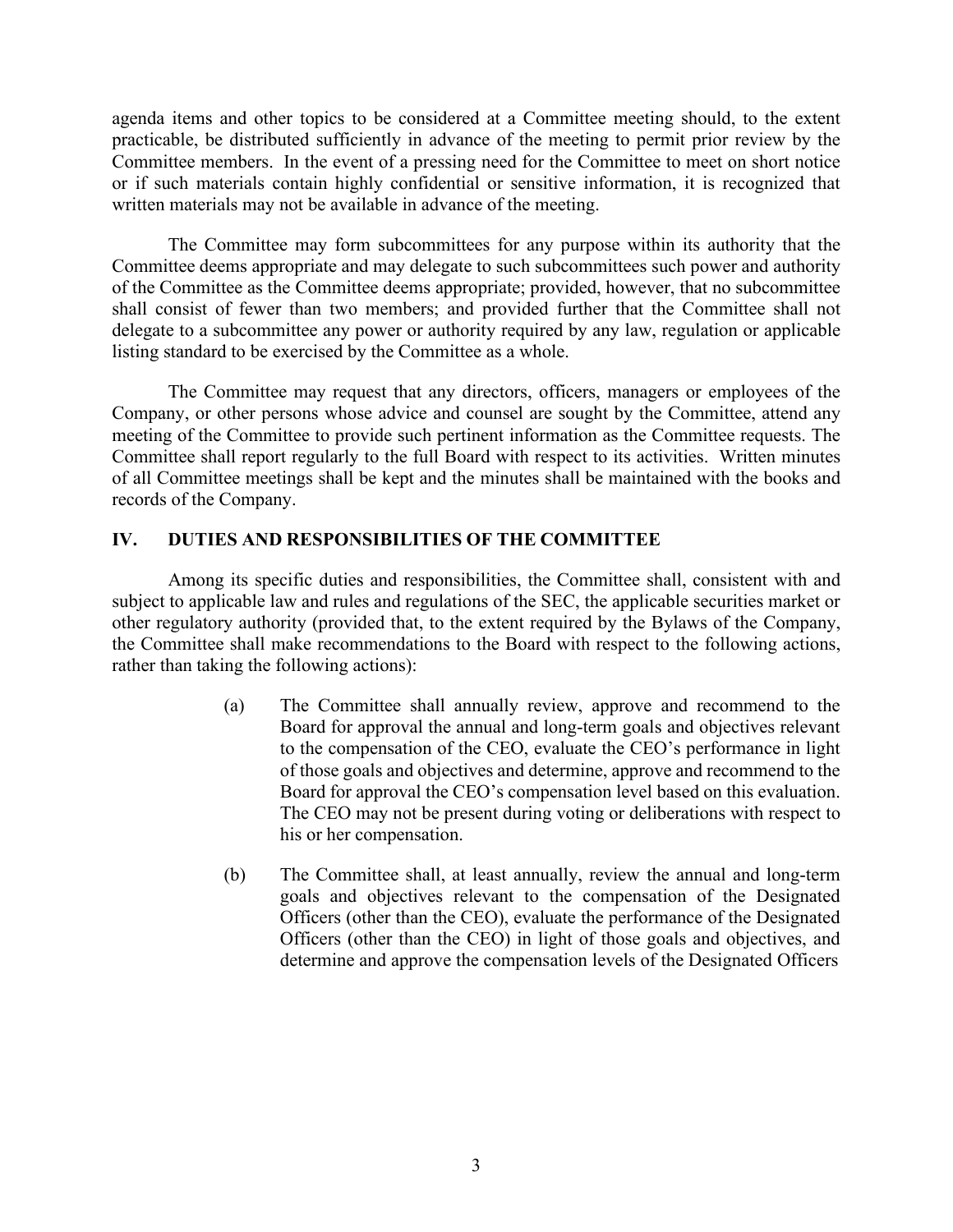(other than the CEO) based on such evaluations. The Committee shall report to the Board regarding the foregoing actions. The Designated Officers may not be present during voting or deliberations with respect to his or her compensation.

- (c) The Committee shall, periodically and as and when appropriate, review, approve and report to the Board regarding the following as they affect the Designated Officers: (a) all other incentive awards and opportunities, including both cash-based and equity-based awards and opportunities; (b) any employment agreements and severance arrangements; (c) any changein-control agreements and change-in-control provisions affecting any elements of compensation and benefits; and (d) any special or supplemental compensation and benefits for the Designated Officers and individuals who formerly served as Designated Officers, including supplemental retirement benefits and the perquisites provided to them during and after employment.
- (d) The Committee shall review and make recommendations to the Board with respect to compensation, incentive-compensation and equity-based plans that are subject to Board approval. The Committee shall approve stock option and other stock incentive awards for Designated Officers other than the CEO.
- (e) The Committee shall annually evaluate the performance of the Committee and the adequacy of the Committee's charter.
- (f) The Committee shall review and discuss with management the Compensation Discussion and Analysis (the "CD&A") to be included in the Company's proxy statement or annual report on Form 10-K and based on such review and discussions recommend to the Board that the CD&A be included in the Company's proxy statement or annual report on Form 10-K and provide a report to that effect in the Company's proxy statement or annual report on Form 10-K in accordance with applicable rules and regulations of the Securities and Exchange Commission.
- (g) The Committee shall oversee, and annually review, the Company's overall compensation strategy, peer group, structure, policies, programs, risk profile, and any stockholder advisory votes on the Company's compensation practices and assess whether the Company's compensation structure establishes appropriate incentives for management and employees.
- (h) The Committee shall establish, review, and approve any changes to the Company's policy on recoupment of incentive compensation in the event of a financial restatement or other events that could require the recoupment or forfeiture of incentive compensation.